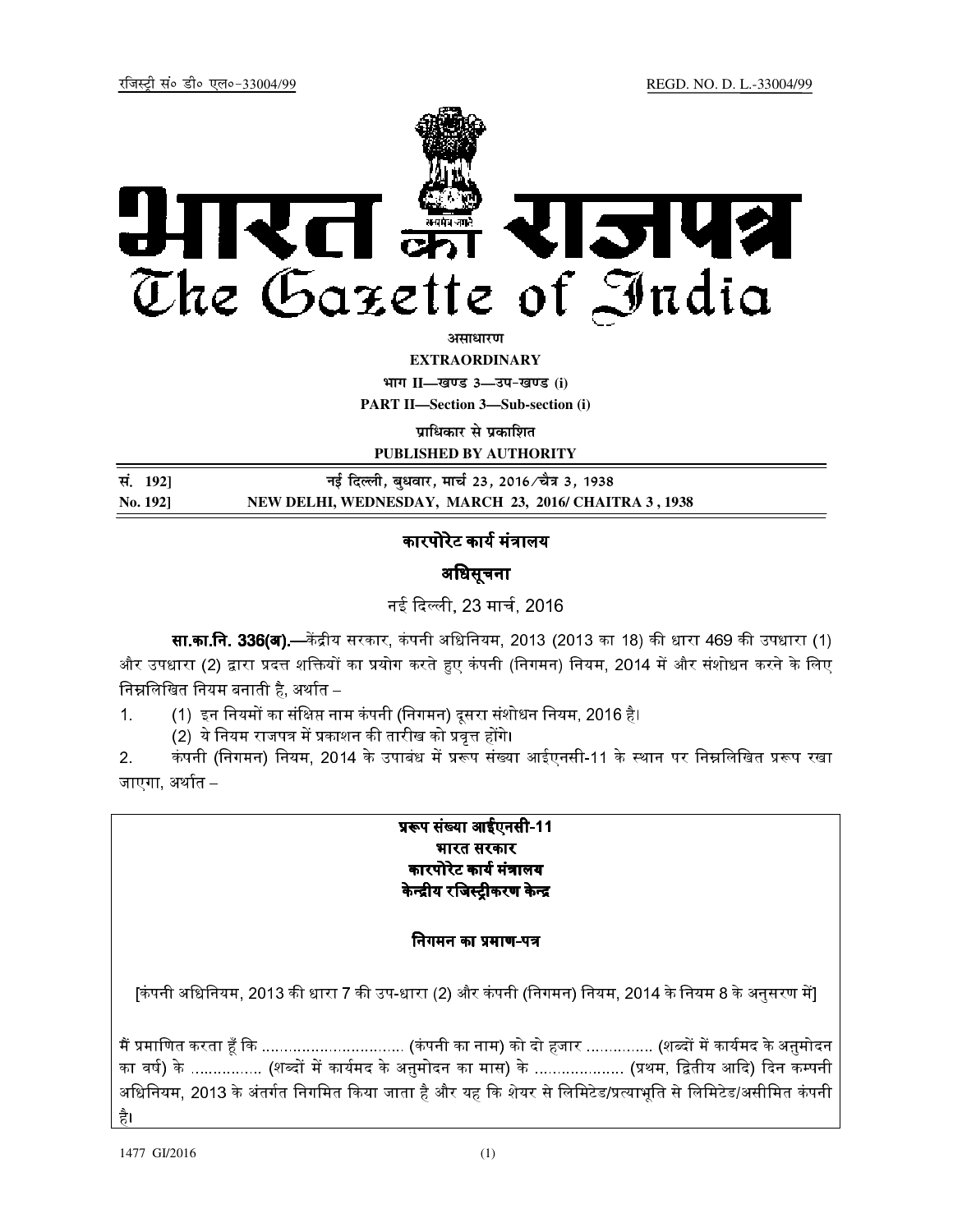कंपनी का सीआईएन है ................................

दो हजार ............... (शब्दों में कार्यमद के अऩमोदन का वर्ष) के ................. (शब्दों में कार्यमद के अऩमोदन का मास) के .................... (प्रथम, द्वितीय आदि) दिन मुझे (कंपनी रजिस्ट्रार कार्यालय की अवस्थिति वाले शहर का नाम) मेरे हस्ताक्षर से प्रदत्त की गई है।

> डीएससी (कार्यमद का अनुमोदन करने वाले प्राधिकृत अधिकारी का पूरा नाम) (सहायक कंपनी रजिस्टार/उप कंपनी रजिस्टार/कंपनी रजिस्टार)

संबंधित अधिकारिता वाले कंपनी रजिस्ट्रार के लिए निमित्त और उनकी ओर से कंपनी रजिस्ट्रार केन्द्रीय रजिस्टीकरण केन<mark>्</mark>द्र

कंपनी रजिस्टार में उपलब्ध अभिलेखों के अनसार डाक पता (कं पनी का नाम) (कंपनी के पत्राचार का पता/रजिस्ट्रीकृत कार्यालय का पता)

[फा. सं. 01/13/2013-सीएल-V (पार्ट-1)] अमरदीप सिंह भाटिया, संयक्त सचिव **टिप्पण** : मूल अधिसूचना भारत के राजपत्र, भाग-II, खंड-3, उपखंड (i) में सा.का.नि. संख्या 250(अ) तारीख 31.03.2014 द्वारा प्रकाशित की गई थी और इसमें निम्नलिखित पश्चातवर्ती संशोधन किए गए थे –

| क्र स | . अधिसूचना सख्या | , अधिसूचना को तारीख |
|-------|------------------|---------------------|
|       | सा का नि 349(अ)  | 01 05 2015          |
|       | सा का नि 442(अ)  | 29 05 2015          |
|       | सा का नि 99(अ)   | 22 01 2016          |

### **MINISTRY OF CORPORATE AFFAIRS**

### **NOTIFICATION**

#### New Delhi, the 23rd March, 2016

**G.S.R. 336(E).—**In exercise of the powers conferred by sub-sections (1) and (2) of Section 469 of the Companies Act, 2013 (18 of 2013), the Central Government hereby makes the following rules further to amend the Companies (Incorporation) Rules, 2014, namely:—

1. (1) These rules may be called the Companies (Incorporation) Second Amendment Rules, 2016.

(2) They shall come into force on the date of their publication in the Official Gazette.

Ξ